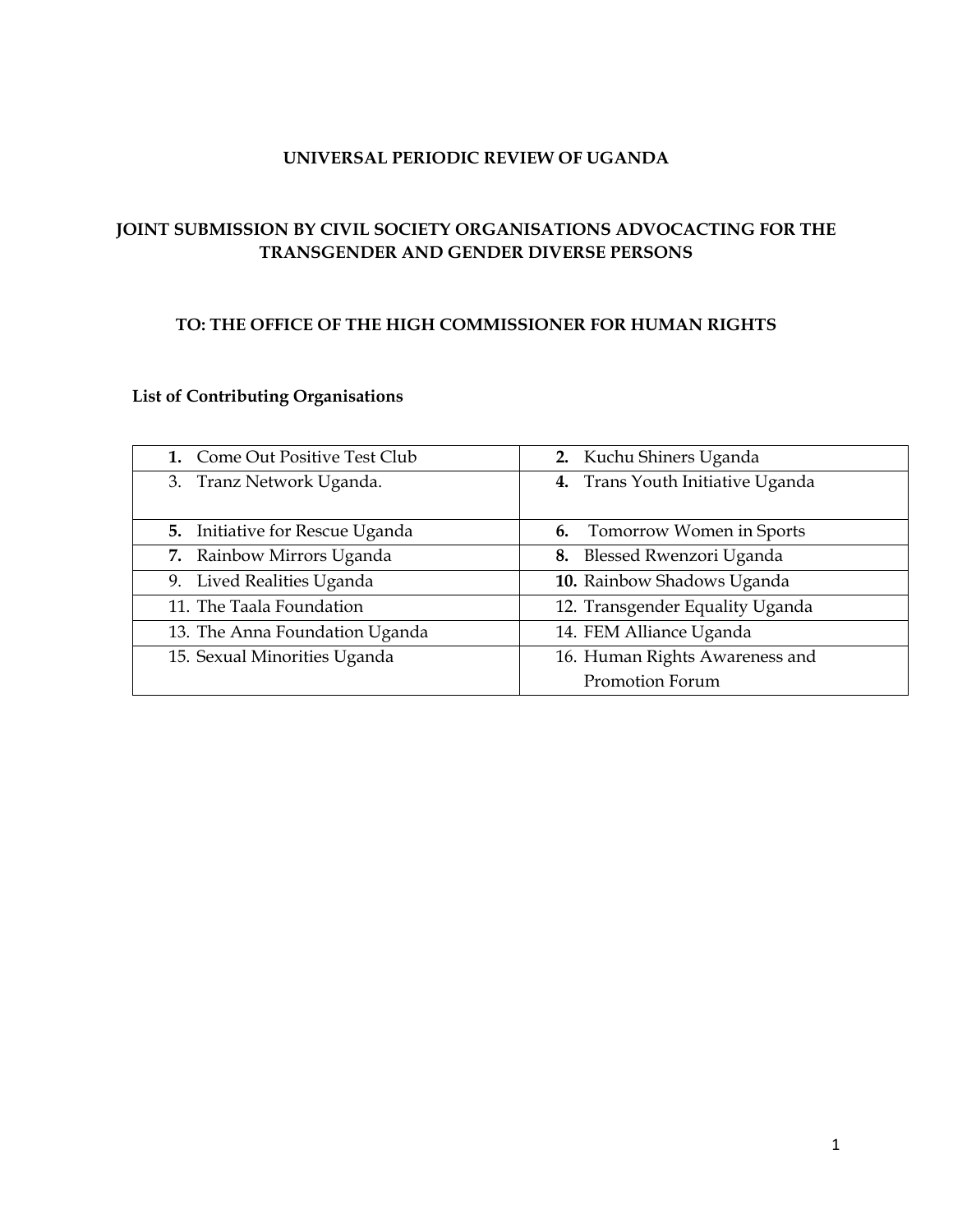#### Contents

|    | 3. Legal and Constitutional framework affecting transgender persons in Uganda between |  |
|----|---------------------------------------------------------------------------------------|--|
|    |                                                                                       |  |
|    | A. The right to liberty, security and freedom from arbitrary arrest and detention     |  |
|    | B. The Right to freedom from torture or cruel, inhuman, and degrading treatment 9     |  |
|    |                                                                                       |  |
|    |                                                                                       |  |
|    |                                                                                       |  |
| 5. |                                                                                       |  |
|    |                                                                                       |  |

### **1. Introduction**

1.1. This repor<sup>t</sup> is <sup>a</sup> joint submission of organisations working on the rights of transgender and gender diverse persons in Uganda. Tranz Network Uganda is <sup>a</sup> network of organisations in Uganda advocating for the rights and wellbing of trans gender persons in Uganda.Tranz Network Uganda has worked with other organisations for years, systematically documented violations of human rights based on sexual orientation and gender identity. publishing the annual Uganda Report(s) of Human Rights Violations based on Sexual Orientation and Gender Identity. The Contributing Organisations serve transgender and gender diverse persons in Uganda under different mandates and focus areas, including capacity building economic empowerment, counselling, crisis shelter managemen<sup>t</sup> and healthcare services while others provide legal aid to transgender persons. These Organisations in carrying out their different mandates capture information concerning transgender persons, representing <sup>a</sup> fairly clear image of the human rights situation for transgender persons in Uganda.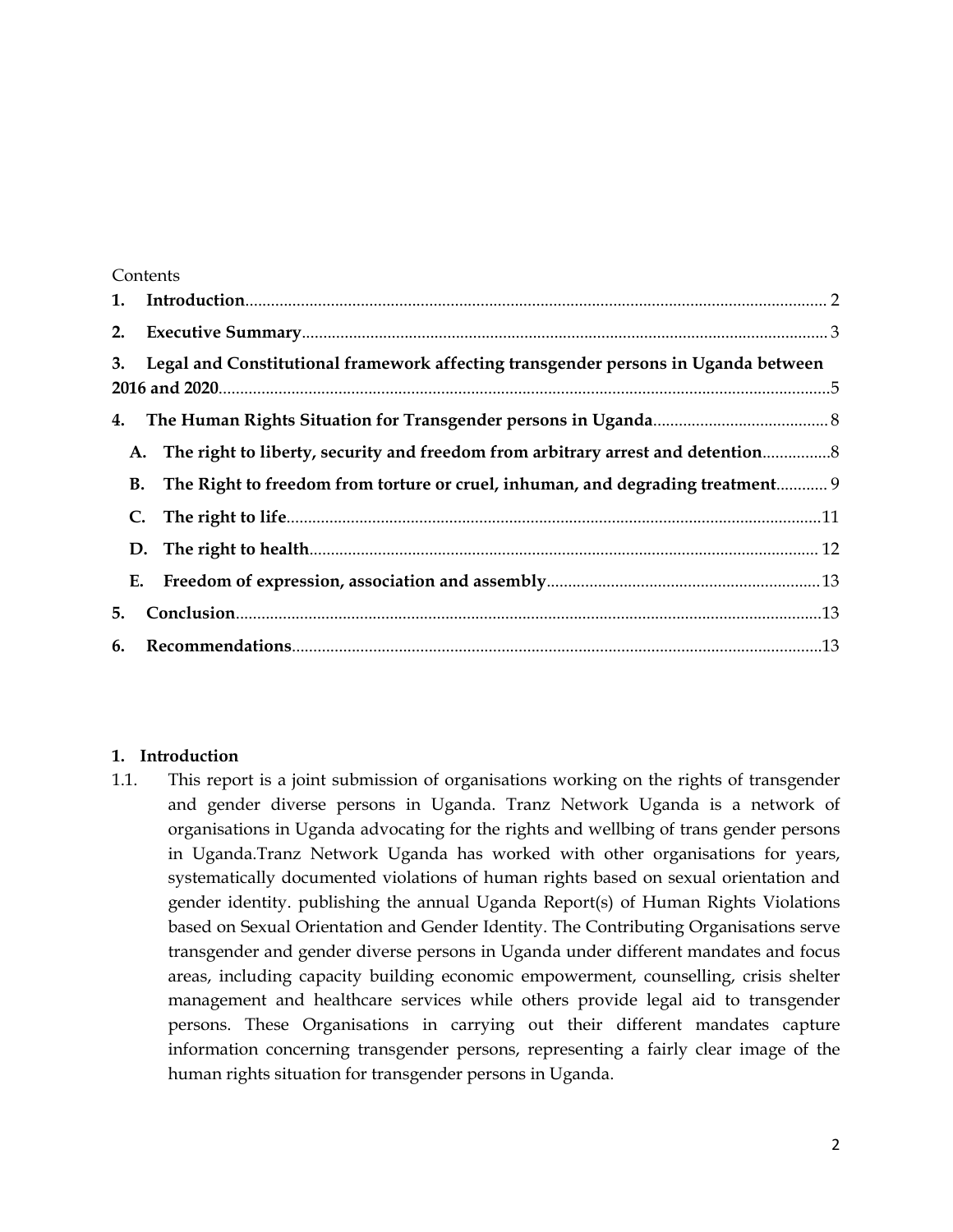- <span id="page-2-0"></span>1.2. This repor<sup>t</sup> has been compiled to address the various challenges that transgender and gender diverse persons in Uganda face especially in accessing justice and health services. As par<sup>t</sup> of the LGBTI community in Uganda, transgender and gender diverse persons have been exposed much to the same struggles and marginalisation as the wider LGBTIQ community. Hower, unlike Lesbian, Gay, Bisexual, and Intersex persons, transgender and gender diverse persons are more easily recognisable, making them the "face of the LGBTI community in Uganda", thus exposing them to <sup>a</sup> lot more violence and discrimination. For this reason, the issues that specifically affect transgender persons must be independently flagged and brought to the attention of the governmen<sup>t</sup> of Uganda and other stakeholders at the  $40^{\rm th}$  session of the UPR.
- 1.3. During Uganda'<sup>s</sup> review in the previous cycle of the UPR (2011-2016), no recommendations were made specifically to address the needs of transgender and gender diverse persons, and Uganda did not adopt any of the recommendations made on SOGIE either. However, during the first cycle in 2011, Uganda made several commitments on strengthening human rights systems, protection of human rights defenders and protection of LGBTI persons from violence. 1 This repor<sup>t</sup> explores the steps taken by the governmen<sup>t</sup> of Uganda in fulfilment of those commitments and other human rights obligations as they relate to transgender and gender non-conforming persons in the period from 2016 to 2021.

### **2. Executive Summary**

- 2.1. Uganda has made some efforts to fufill its obligations as per the commitments made in the first and second cycles of the UPR towards offering effective redress for victims of human rights violations; the Uganda police force has engaged the Human Rights Awareness and Promotion Forum and partner organisations in training Police officers on issues of marginalisation and the treatment of LGBT persons while in police custody, and Uganda also enacted the Human Enforcement Act, 2019 to provide efficient and speedy mechanisms for providing redress to victims of human rights abuses.
- 2.2. However, even with the above-mentioned efforts, transgender and gender diverse persons in Uganda have continued to face transphobia, violence, discrimination and marginalisation. This has been fueled by the legal and policy regime which criminalises same-sex relations. The criminal law is used as justification for the continued discrimination and violations of the rights of transgender and gender non-conforming persons.
- 2.3. Despite the enactment of progressive laws such as the Human Rights (Enforcement) Act, 2019, the incidences of human rights violations are on the rise particularly in the face of the COVID-19 pandemic and the measures instituted by the state to curb its spread. The

<sup>1</sup> Office of the United Nations High Commissioner for Human Rights [http://www.uprinfo.org/database/index.php?limit=0&f\\_SUR=182&f\\_SMR=All&order=&orderDir=ASC&orderP=t](http://www.uprinfo.org/database/index.php?limit=0&f_SUR=182&f_SMR=All&order=&orderDir=ASC&orderP=true&f_Issue=All&searchReco=&resultMax=300&response=&action_type=&session=&SuRRgrp=&SuROrg=&SMRRgrp=&SMROrg=&pledges=RecoOnly) [rue&f\\_Issue=All&searchReco=&resultMax=300&response=&action\\_type=&session=&SuRRgrp=&SuROrg=&SMRRg](http://www.uprinfo.org/database/index.php?limit=0&f_SUR=182&f_SMR=All&order=&orderDir=ASC&orderP=true&f_Issue=All&searchReco=&resultMax=300&response=&action_type=&session=&SuRRgrp=&SuROrg=&SMRRgrp=&SMROrg=&pledges=RecoOnly) rp=[&SMROrg=&pledges=RecoOnly](http://www.uprinfo.org/database/index.php?limit=0&f_SUR=182&f_SMR=All&order=&orderDir=ASC&orderP=true&f_Issue=All&searchReco=&resultMax=300&response=&action_type=&session=&SuRRgrp=&SuROrg=&SMRRgrp=&SMROrg=&pledges=RecoOnly)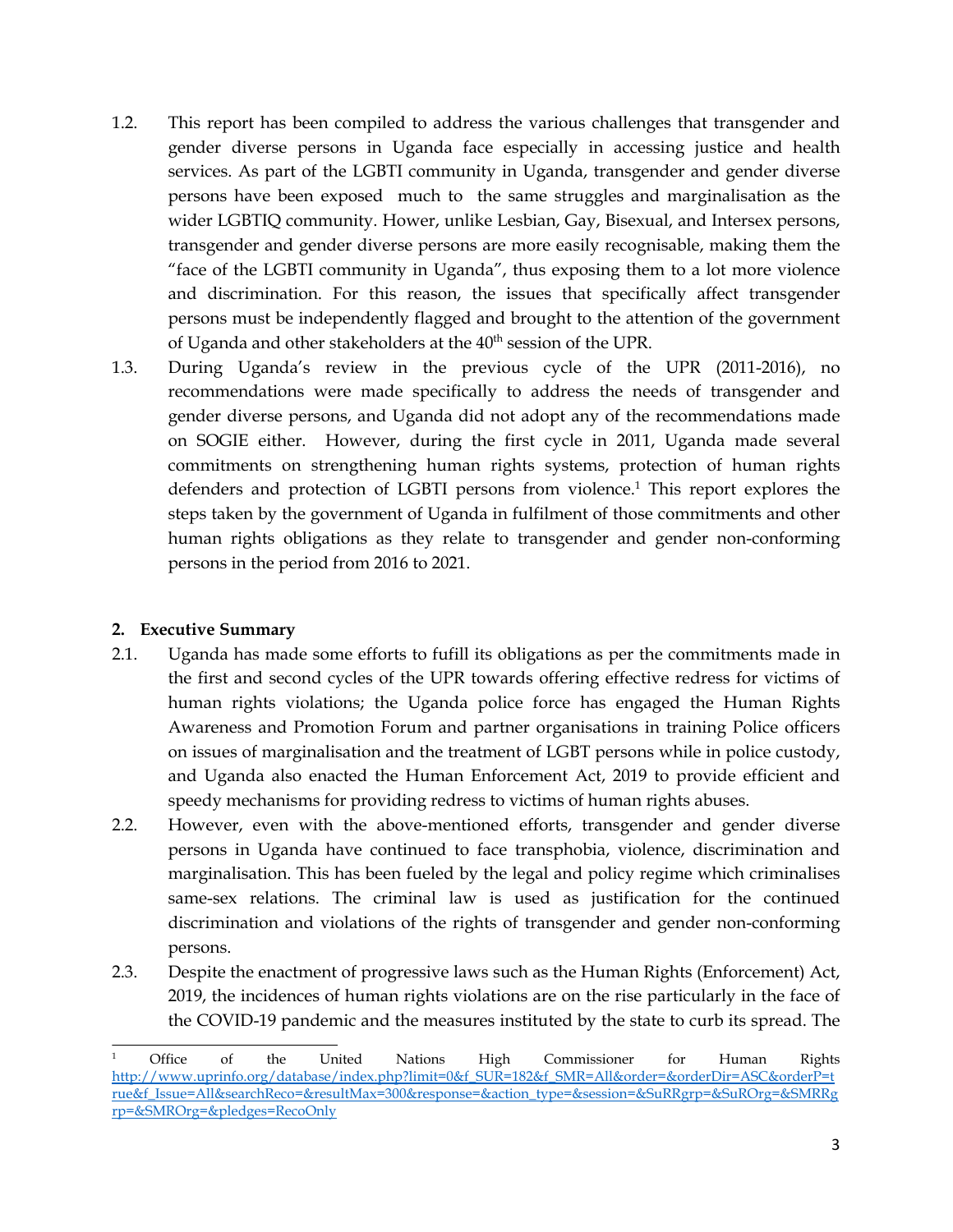realities of transgender persons in the face of COVID-19 and the attendant regulations and directives only serve to exacerbate the already deteriorating human rights situation. There have been several incidents of raids on LGBT shelters and places of entertainment/ social hang-outs in the last few months as <sup>a</sup> result of the changing sociolegal environment. 2

- 2.4. Even though no recommendations on SOGIE issues were accepted by Uganda in the second cycle in 2016, Uganda did make commitments to, among other things, continue to harmonise its domestic legislation with all international human rights instruments that Uganda is <sup>a</sup> party to, to ensure that the country'<sup>s</sup> laws are in compliance with international human rights standards and to further ratify and incorporate all the ratified international legal instruments into domestic law. 3 These international instruments protect the rights of LGBTI persons and ye<sup>t</sup> they continue to face severe marginalisation based on real or presumed sexual orientation or gender identity.
- 2.5. In relation to health, Uganda committed to increase its health budget allocation and ensure the extension of health care to all persons without distinction based on gender, and to this end, the governmen<sup>t</sup> of Uganda has supported initiatives to provide friendly health services to the LGBT, through the Most at Risk Populations Initiative. Nevertheless, TGGD persons have continued to face discrimination in health service delivery, with the MARPI model having very few centres (about 35 across the entire country), and providing primarily HIV/ STI treatment and care services and not the entire range of SRHR services and other health services needed by TGGD persons particularly transgender persons.
- 2.6. This repor<sup>t</sup> focuses on transgender persons in Uganda, and although they fall within the LGBT community, there are unique experiences and pervasive forms of violence that transgender persons suffer that do not intersect with the larger LGBQI community because transgender persons are not expressly recognised by the laws in Uganda.
- 2.7. Information for this repor<sup>t</sup> was gathered through extensive consultation with the transgender communities in Uganda. These consultations were conducted through four meetings held in four regions, of Eastern Region (in Mbale City), the Northern Region (in Gulu City), the Western Region (in Mbarara City), and the Central Region (in Kampala City) between February and April 2021. Reference was made to secondary information such as media reports, reports by civil society organisations on the human rights situation for transgender persons from 2016 to 2021, and national, regional, and international human rights instruments were also analysed to inform the discussion on Uganda'<sup>s</sup> human rights obligations to transgender persons. Reference is also made to the outcome repor<sup>t</sup> from Uganda'<sup>s</sup> previous UPR reviews to ascertain the commitments made therein to effectively comment on the progress thus far achieved in meeting these

<sup>2</sup> Human Rights Watch 'Uganda LGBT Shelter Residents Arrested on COVID-19 Pretext' <sup>3</sup> April 2020. <https://www.hrw.org/news/2020/04/03/uganda-lgbt-shelter-residents-arrested-covid-19-pretext> and<br>Police raids 'gay-friendly' Ram Bar, arrests 120 The Observer 12 Novem raids 'gay-friendly' Ram Bar, arrests 120 The Observer 12 November 2019 <https://observer.ug/news/headlines/62595-police-raids-gay-friendly-ram-bar-arrests-120>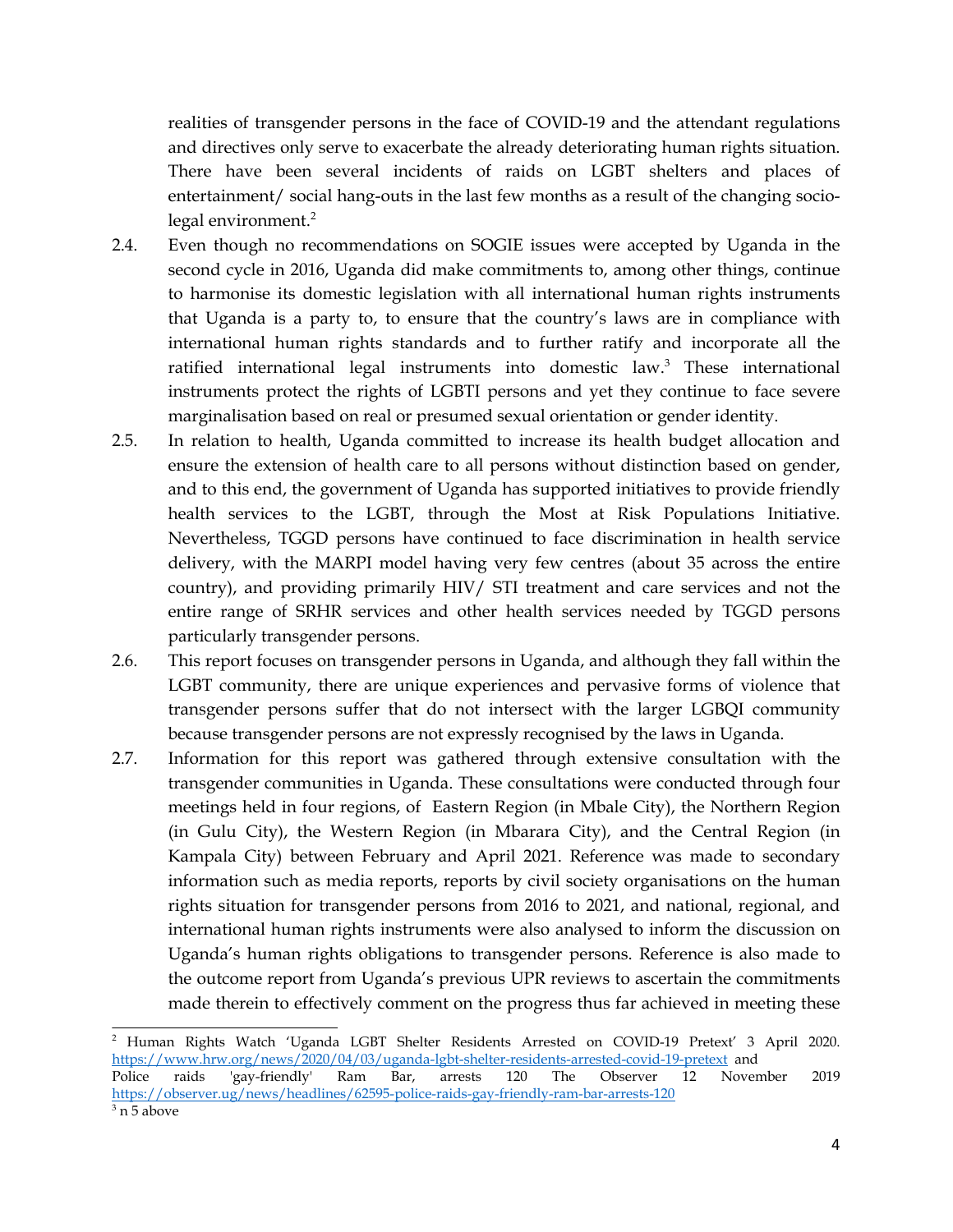commitments.

- <span id="page-4-0"></span>**3. Legal and Constitutional framework affecting transgender persons in Uganda between 2016 and 2020**
- 3.1. The Constitution of Uganda offers equal protection to all persons without discrimination, with all other laws expected to be consistent with this principle of equality. <sup>4</sup> In addition, Uganda's international obligations require Uganda to harmonise its laws to meet international human rights instruments and ensure that Ugandan laws comply with international human rights standards and that the enforcement of the laws is in line with the state'<sup>s</sup> obligation to protect and promote the human rights of all. Just as important.
- 3.2. The Human Rights (Enforcement) Act 2019. This was one of the most progressive laws that have been enacted in the period. The Act seeks to improve the environment for the enforcement of human rights and bring the consequences of human rights violations down to the individual perpetrator and simplify and expedite justice for victims of human rights violations. It is <sup>a</sup> positive step in Uganda'<sup>s</sup> efforts to ensure the progressive realisation of <sup>a</sup> society governed by the rule of law and based on human rights. The act further empowers courts to administer justice without undue regard to technicalities, to ensure that human rights violations are addressed expeditiously. The act has already been utilised to ensure the rights of transgender persons are upheld. $^5$
- 3.3. However, despite this apparen<sup>t</sup> protective regime, TGGD persons are not expressly recognised in the laws of Uganda and as such do not enjoy the protection of the law, with the result being that they can be (and often have been) conveniently forgotten in planning processes. 6 The complete silence about the mere existence of transgender persons in the law has created <sup>a</sup> community that is quite entirely invisible, and this has made them prone to violence, discrimination and exclusion in service provision.
- 3.4. However, penal provisions criminalising consensual same-sex sexual relations continue to exist in the Penal Code Act, and they are used to justify human rights violations against TGGD persons in Uganda. Section 145 of the Penal Code Act criminalises having carnal knowledge against the order of nature and whereas this does not particularly refer to TGGD persons,<sup>7</sup> they are usually the most affected. Furthermore, the offences of

<sup>4</sup> Article 20(1) of the <sup>1995</sup> Constitution of the Republic of Uganda

<sup>5</sup> Human Rights Awareness and Promotion Forum (HRAPF) vs. Attorney General and Another (High Court MA No. 188 of 2020) this case was brought under the provisions of the Human Rights Enforcement Act 2019 and the High Court found that the denial of access to lawyers for 8 transgender persons of the 20 LGBT persons arrested was <sup>a</sup> violation of their right to liberty and the right to <sup>a</sup> fair hearing. The court awarded compensation of Ugx 5,000,000 to each victim.

<sup>6</sup> Human Rights Awareness and Promotion Forum, 'The Impact of the Legal and Policy Framework on Access to Justice for Transgender Persons in Uganda' 2020. <u><https://www.hrapf.org/index.php/resources/research-reports></u>

<sup>7</sup> Adrian Jjuuko, 'The incremental approach: Uganda'<sup>s</sup> struggle for the decriminalisation of homosexuality' (2013) <https://sas-space.sas.ac.uk/4815/1/14Jiuuko.pdf> (accessed 29 April 2021)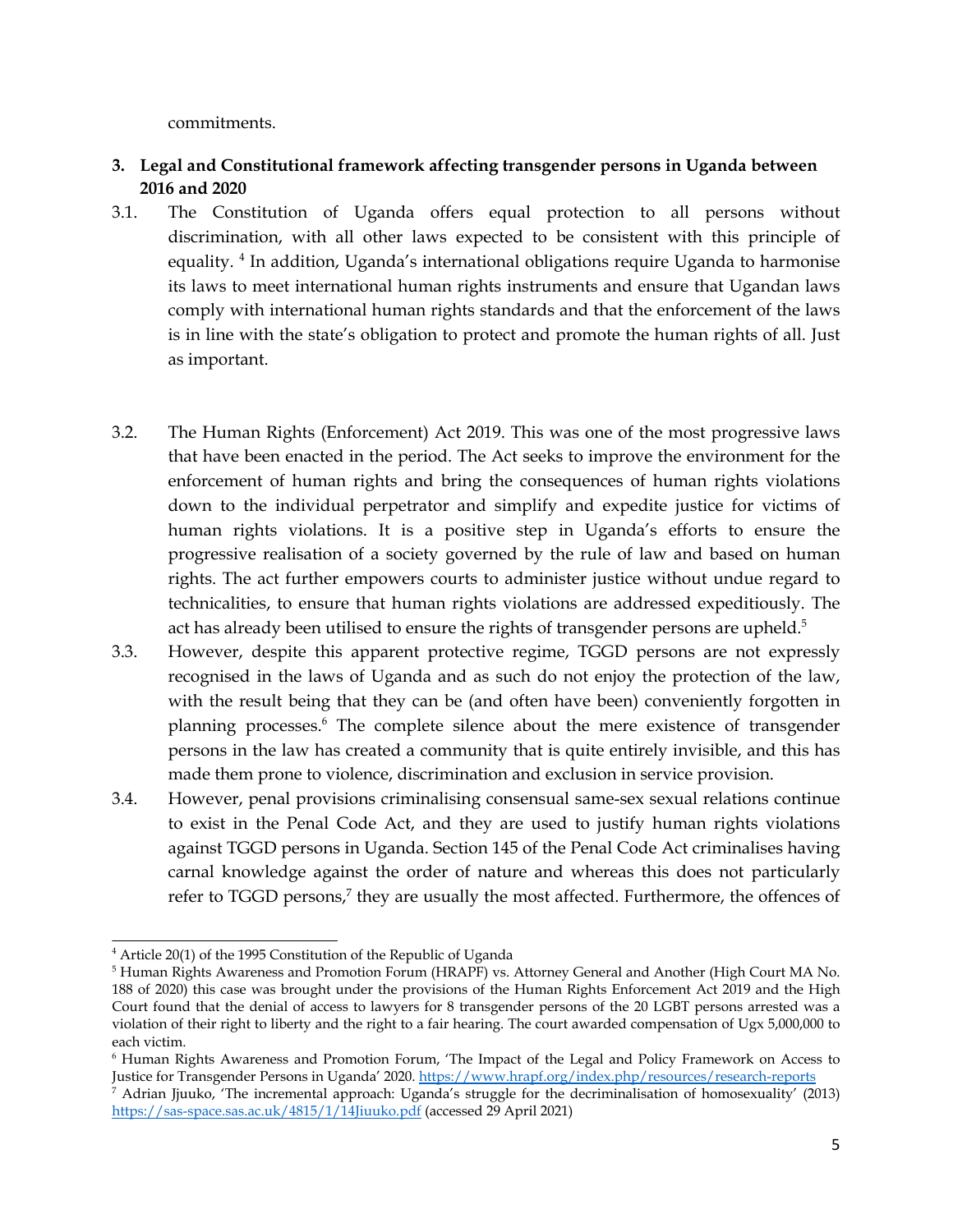personation, being idle and disorderly, being <sup>a</sup> common nuisance, and being <sup>a</sup> rogue and vagabond<sup>8</sup> have been used to justify the arrest and harassment of TGGD persons by state actors. The offences as listed are often difficult to prosecute because, without <sup>a</sup> confession from the suspect, it is almost impossible to find proof of the commission of such offences. These petty offences as well heavily rely on the economic and social standing of persons and as such these offences often target the poor and marginalised, $^9$ including transgender and gender diverse persons. Additionally, the law as is informs the misguided use of anal examinations to allegedly gather evidence of having carnal knowledge against the order of nature, $^{10}$  violating the right to privacy and bodily integrity and freedom from cruel and inhumane treatment guaranteed under Articles <sup>27</sup> and <sup>24</sup> of the Constitution respectively.

- 3.5. In the wake of the COVID-19 pandemic, the police have also been actively arresting LGBTI persons en masse for the offences of "disobeying lawful orders" and "doing <sup>a</sup> negligent act likely to spread infection of disease (sections <sup>117</sup> and <sup>171</sup> of the Penal Code Act). Despite the understandable rationale of trying to enforce the COVID-19 directives, this enforcement has intentionally or unintentionally targeted marginalised persons particularly transgender persons. One such targeted arrest was witnessed on March 29<sup>th,</sup> <sup>2020</sup> with the arrest of <sup>23</sup> youths from <sup>a</sup> homeless person'<sup>s</sup> shelter for LGBT persons in Kyengera Town Council of whom <sup>11</sup> were transgender women. Although all indications are that the arrest was based purely on their perceived sexual orientation and/or gender identity, they were charged with 'doing <sup>a</sup> negligent act likely to spread infection of disease.' <sup>8</sup> of the transgender women were eventually remanded to prison, denied access to their lawyers, and subjected to inhuman and degrading treatment. However, the High Court later ruled that the denial of access to lawyers was <sup>a</sup> violation of the right to liberty and the right to a fair hearing.<sup>11</sup>
- 3.6. In addition to the already existing laws criminalising consensual same-sex sexual relations, the Parliament of Uganda passed the Sexual Offences Bill, which shall widen the criminalisation of transgender persons. This Bill, passed on Monday 3<sup>rd</sup> May 2021 and currently awaiting presidential assent, will in effect criminalise as "carnal knowledge against the order of nature" all sexual contact between persons of the same gender (understood in this context to refer to the biological sex of the persons involved), the use of sex toys, some aspects of oral sex to mention but a few.<sup>12</sup> If signed into law by the president, this Bill will expand the criminalisation and greatly undermine efforts towards full recognition of the rights of TGGD persons and LGBTI persons generally.

<sup>8</sup> Penal Code Act Cap 120, sections 381, 167, 160 and 168 respectively.

<sup>9</sup> See HRAPF (n 7 above)

<sup>10</sup> Human Rights Watch 'Uganda: Stop Police Harassment of LGBT People' <sup>17</sup> November <sup>2019</sup> <https://www.hrw.org/news/2019/11/17/uganda-stop-police-harassment-lgbt-people> (accessed 29 April 2021) <sup>11</sup> Human Rights Awareness and Promotion Forum (HRAPF) vs. Attorney General and Another (High Court MA No.

<sup>188</sup> of 2020).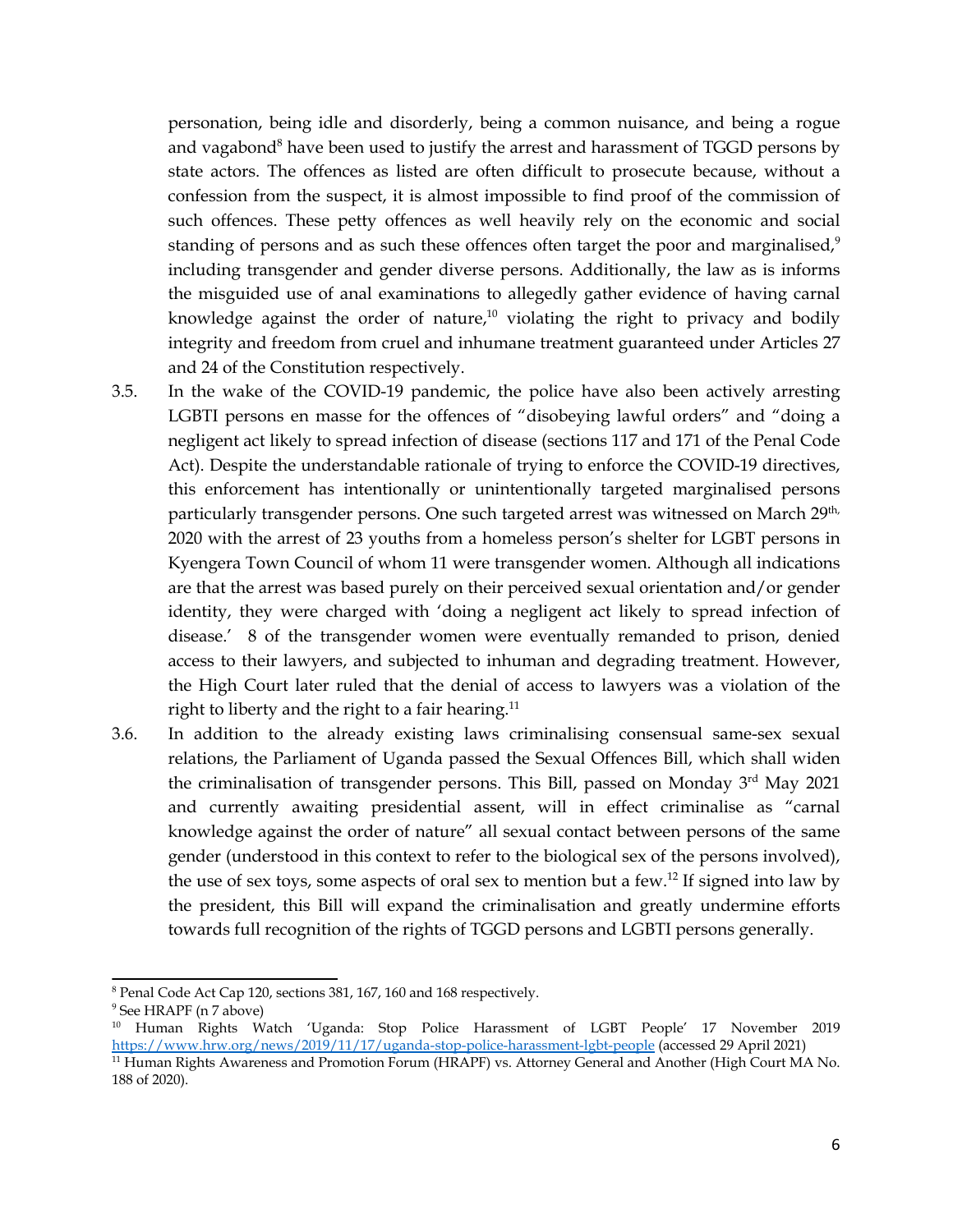- 3.7. In addition, transgender persons have been denied legal recognition under the laws of Uganda by operation of the Registration of Persons Act, 2015. This act gives direction on the recognition and registration of persons in Uganda, provides the procedure for change of names and makes provision for intersex children to change their sex on their birth records once they undergo "gender affirming" surgery. However, this right does not extend to adults, particularly those who cannot prove they were born intersex, thus limiting access to services and other opportunities like employment unless they go through sex reassignment surgeries. There have been no court cases on the rights of TGGD persons, although LGBT rights activists have continued to use the courts of law as an avenue for securing legal reform in favour of LGBTI persons during the last five years, and the courts have on several occasions upheld these rights. The Constitutional Court of Uganda in November of 2016 delivered its decision in the case of Adrian Jjuuko <sup>v</sup> Attorney General 13 declaring section 15(6)(d) of the Equal Opportunities Act 2007, which prohibited the Equal Opportunities Commission from investigating and hearing matters considered socially unacceptable by <sup>a</sup> majority of social and cultural groupings in Uganda, to be inconsistent with the constitutional provisions on freedom from discrimination and the right to <sup>a</sup> fair hearing, and therefore null and void. This case has <sup>a</sup> positive bearing on the rights of transgender persons who are considered socially unacceptable and marginalised by the community. Despite the case having taken over <sup>7</sup> years before judgment, it made <sup>a</sup> firm statement against discrimination against sexual and gender minorities such as TGGD persons in Uganda and reaffirmed equality of all persons under the law. 14
- 3.8. Be that as it may, the Judiciary has also set bad precedents in deciding matters that concern sexual and gender minorities. The High Court has for instance held that <sup>a</sup> governmen<sup>t</sup> official did not violate the rights of LGBT persons when he closed down <sup>a</sup> skills training workshop, citing section 145 of the Penal Code Act as justification. 15 This decision is on appeal in the Court of Appeal but is ye<sup>t</sup> to be heard 5 years on. 16 Similarly, in 2018, the High Court upheld the decision of the Uganda Registration Services Bureau to refuse to reserve and register the name "Sexual Minorities Uganda" on the grounds that it was undesirable, and that, as the organisation'<sup>s</sup> objectives included promoting the rights of LGBTI persons, its registration would amount to aiding and abetting the offence of having carnal knowledge against the order of nature in section 145 of the Penal Code Act.<sup>17</sup> The appeal that was filed in this case in 2018 is still pending a hearing before the Court of Appeal. 18

<sup>13</sup> Constitutional Petition No.001 of 2009

<sup>14</sup> Human Rights Watch '<sup>A</sup> Step Towards Better Addressing Discrimination in Uganda: Court Ruling Allows Equal Opportunities Commission to Hear Broader Range of Cases'. <sup>11</sup> November 2016 <https://www.hrw.org/news/2016/11/11/step-towards-better-addressing-discrimination-uganda> (accessed 29 April 2021.)

<sup>15</sup> Jacqueline Kasha Nabagesera & 3ors <sup>v</sup> AG & Anor Misc. Cause No 33 of 2012

<sup>16</sup> Jacqueline Kasha Nabagesera & 3ors <sup>v</sup> AG & Anor Civil Appeal No 195 of 2014

<sup>&</sup>lt;sup>17</sup> High Court Miscellaneous Cause No. 96 of 2016

<sup>&</sup>lt;sup>18</sup> Civil Appeal No. 233 of 2018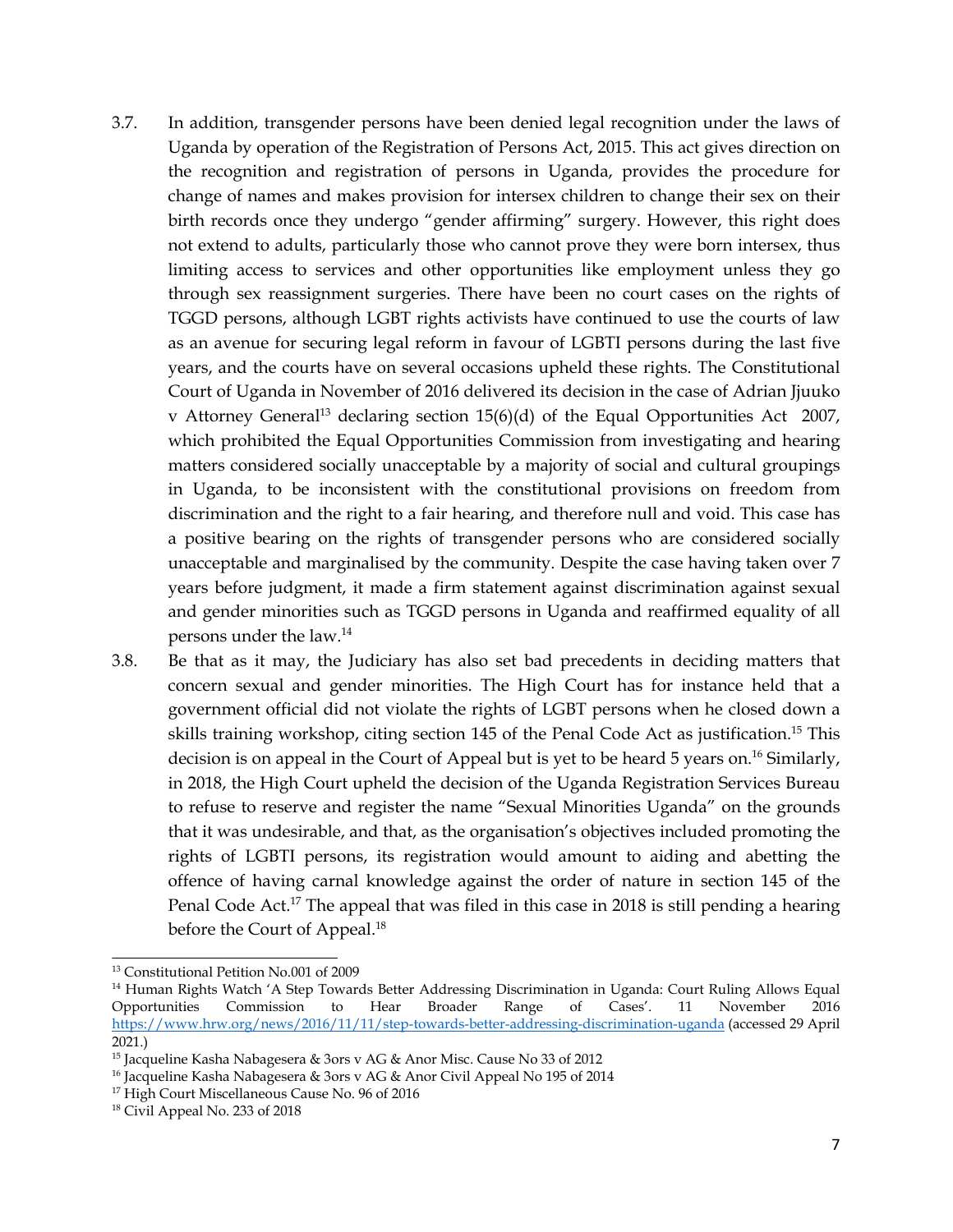- <span id="page-7-0"></span>3.9. Civil society organising for TGGD persons and LGBTI persons generally is also further complicated by the provisions of the Non-Governmental Organisations Act 2016 (NGO Act), which imposes special obligations on organisations not to engage in acts that are 'prejudicial to the interests of Uganda and the dignity of the people of Uganda.'<sup>19</sup> This provision has forced significant self-censorship among civil society organisations as its vagueness can be used to target CSOs focusing on unpopular issues, such as the rights of sexual and gender minorities. In addition, the penal code provisions on personation, consensual same-sex relations, and being <sup>a</sup> rogue and vagabond, to mention but <sup>a</sup> few, justify the harassment and attacks against transgender persons, for whom the gaps in the law have created <sup>a</sup> sort of "legal limbo" in which they exist but aren'<sup>t</sup> recognised or acknowledged by the state. The freedom to associate for TGGD persons in Uganda is therefore rather precarious and dependant on the whim of the sitting authorities. $^{20}$
- 3.10. In addition, state institutions in health service delivery, law enforcement, civil society regulation, and even the courts of law tend to exhibit an inherent bias against serving transgender persons often targeting them for arrest and prosecution for petty offences, denying them access to essential health services and restricting them to certain "friendly" facilities and community drop-in-centers, which generally focus only on HIV and STI prevention and management.
- 3.11. This legal and policy environment is not only repressive but also contravenes Uganda'<sup>s</sup> obligations under various international instruments that Uganda has ratified. They reinforce stigma and social misconceptions against transgender persons and are <sup>a</sup> justification for the violation of their rights.

## **4. The Human Rights Situation for Transgender persons in Uganda**

### **A. The right to liberty, security and freedom from arbitrary arrest and detention**

- 4.1. This right is guaranteed under Article 9 of the ICCPR, Article 6 of the ACHPR, and Article 23 of the 1995 Constitution of Uganda. This right guarantees that <sup>a</sup> person shall not be deprived of their liberty excep<sup>t</sup> as provided for under the law. Article 10 of the ICCPR further emphasises the right to be treated with dignity and humanity once the right to liberty has been curtailed.
- 4.2. With the enforcement of the COVID-19 regulations, arbitrary arrests and detentions have continued to spike, with several incidences of targeted arrests and arbitrary detentions of transgender persons under the guise of enforcing these regulations being reported.<sup>21</sup> In March 2021, for instance, a group of 23 youths was arrested from an LGBT

<sup>19</sup> Non-Governmental Organisations Act, <sup>2016</sup> sections <sup>30</sup> and 44.

<sup>&</sup>lt;sup>20</sup> See HRAPF (n 7 above).

<sup>&</sup>lt;sup>21</sup> Health Gap 'Uganda's COVID-19 Response is Terrorizing Women with Arbitrary Detention, Blackmail, and Violence.' <sup>30</sup> April <sup>2020</sup> [https://healthgap.org/press/ugandas-covid19-response-is-terrorizing-women-with](https://healthgap.org/press/ugandas-covid19-response-is-terrorizing-women-with-arbitrary-detention-blackmail-and-violence/)[arbitrary-detention-blackmail-and-violence/](https://healthgap.org/press/ugandas-covid19-response-is-terrorizing-women-with-arbitrary-detention-blackmail-and-violence/) (accessed 29 April 2021).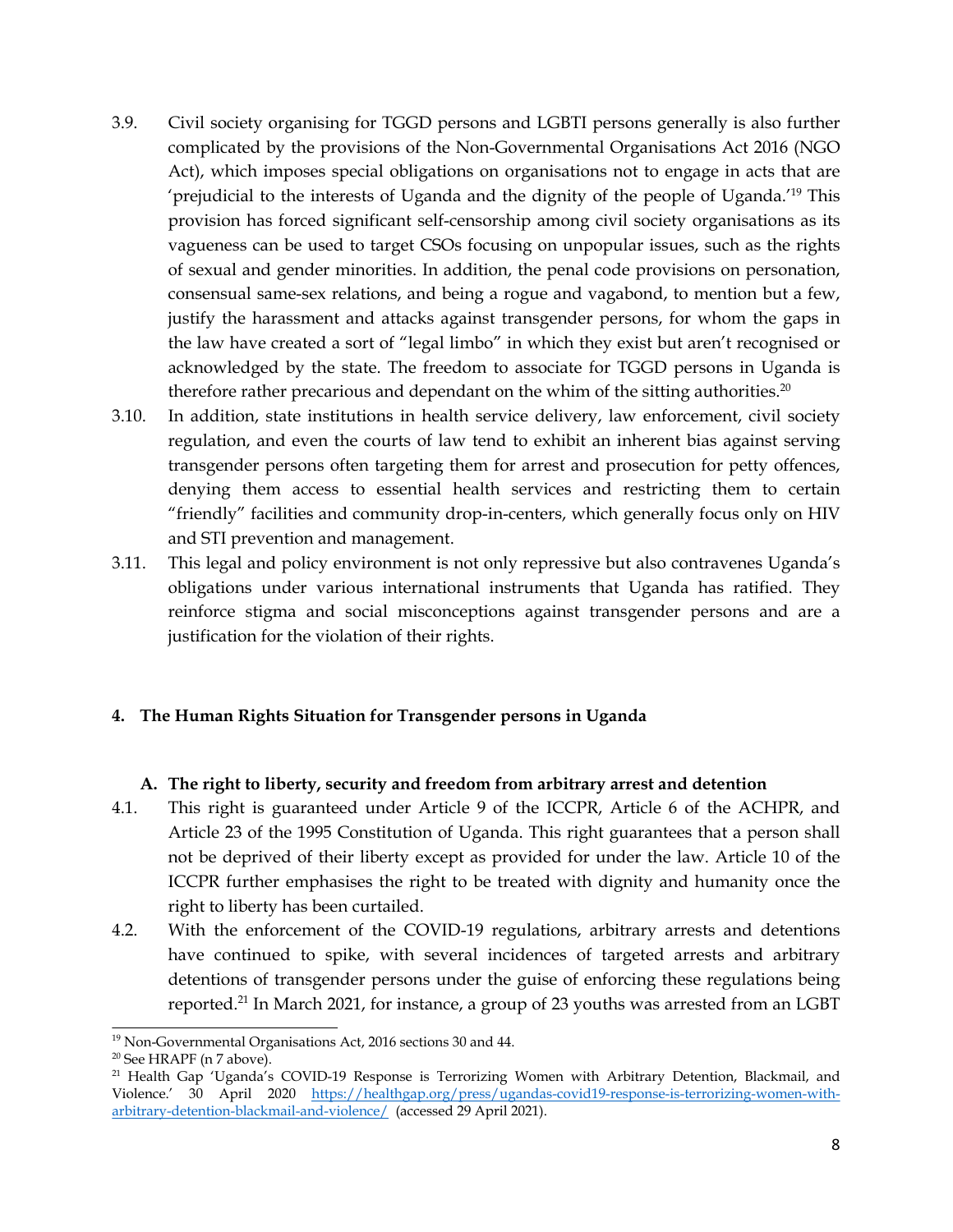<span id="page-8-0"></span>crisis shelter of which <sup>11</sup> of these were transgender persons. 8 of these transgender persons were detained and spen<sup>t</sup> over 50 days on remand in prison for allegedly disobeying the COVID-19 lockdown rules. <sup>22</sup> While in detention, they were subjected to inhumane and undignified treatment and initially denied access to their lawyers. $^{23}$ 

4.3. Given their often gender atypical appearance/ expression, transgender persons are often charged with personation,<sup>24</sup> i.e, holding oneself out as a different person, either living or dead, to defraud another. Transgender and gender diverse persons are also often arrested and charged with having carnal knowledge against the order of nature on the erroneous assumption that they are gay, but the difficulty in proving the offence often means that the Police resort to charging transgender persons with petty offences such as being idle and disorderly, $^{25}$  being a rogue and vagabond, $^{26}$  being a common nuisance $^{27}$ and, in recent times, disobeying lawful orders $^{28}$  and doing a negligent act likely to spread infection of disease<sup>29</sup> for allegedly flouting presidential directives on the prevention of the spread of COVID-19. The Police have also exhibited <sup>a</sup> proclivity to arrest transgender persons on flimsy grounds as <sup>a</sup> form of punishment, and this happened in one incident when the Police arrested 16 transgender persons after rescuing them from an angry mob, insulted them, charged them with having carnal knowledge against the order of nature and subjected them to forced anal examinations, although the case did not reach the courts of law. $^{\rm 30}$ 

#### **B. The Right to freedom from torture or cruel, inhuman, and degrading treatment**

4.4. Article <sup>7</sup> and 10 of the ICCPR provide for the right to freedom from torture, cruel, inhumane and degrading treatment, and this same right is guaranteed at the regional level under Article 5 of the African Charter on Human and Peoples Rights, and it is codified in the laws of Uganda under Article <sup>24</sup> of the 1995 Constitution of Uganda. Cruel, inhumane and degrading treatment against transgender persons in Uganda manifests in several forms, including public parading of transgender persons whenever

<sup>&</sup>lt;sup>22</sup> Human Rights Awareness and Promotion Forum. 'Report of human rights violations against key populations in Uganda January- June <sup>2020</sup>' August 2020. <https://www.hrapf.org/index.php/resources/violation-reports>

<sup>&</sup>lt;sup>23</sup> See n 15 above.

<sup>24</sup> Section 381 of the Penal Code Act Cap 120, Laws of Uganda

<sup>&</sup>lt;sup>25</sup> Section 167 of the Penal Code Act, Cap 120, Laws of Uganda

<sup>&</sup>lt;sup>26</sup> Section 168 of the PCA

<sup>&</sup>lt;sup>27</sup> Section 160 of the PCA. See for instance Buganda Road Court Criminal cases KLA-00-CR-CO-1263/2019 (Uganda vs Asuman Sserubiri and Others), KLA-00-CR-CO-1266/2019 (Uganda vs Male Marvin and others), KLA-00-CR-CO-1264/2019 (Uganda vs Ssematimba Titus and Others) and KLA-00-CR-CO-1265/2019 (Uganda vs Katongole Ibrahim and Others), in which 67 out of 125 people arrested at <sup>a</sup> gay bar in Kampala in <sup>a</sup> targeted swoop were arraigned before courts on charges of being <sup>a</sup> common nuisance.

<sup>&</sup>lt;sup>28</sup> Section 117 of the Penal Code Act

<sup>&</sup>lt;sup>29</sup> Section 171 of the Penal Code Act

<sup>&</sup>lt;sup>30</sup> Human Rights Awareness and Promotion Forum, ' The Uganda report of human rights violations on the basis of sexual orientation and gender identity 2019' March 2020. . [https://www.hrapf.org/index.php/resources/violation](https://www.hrapf.org/index.php/resources/violation-reports)[repor](https://www.hrapf.org/index.php/resources/violation-reports)ts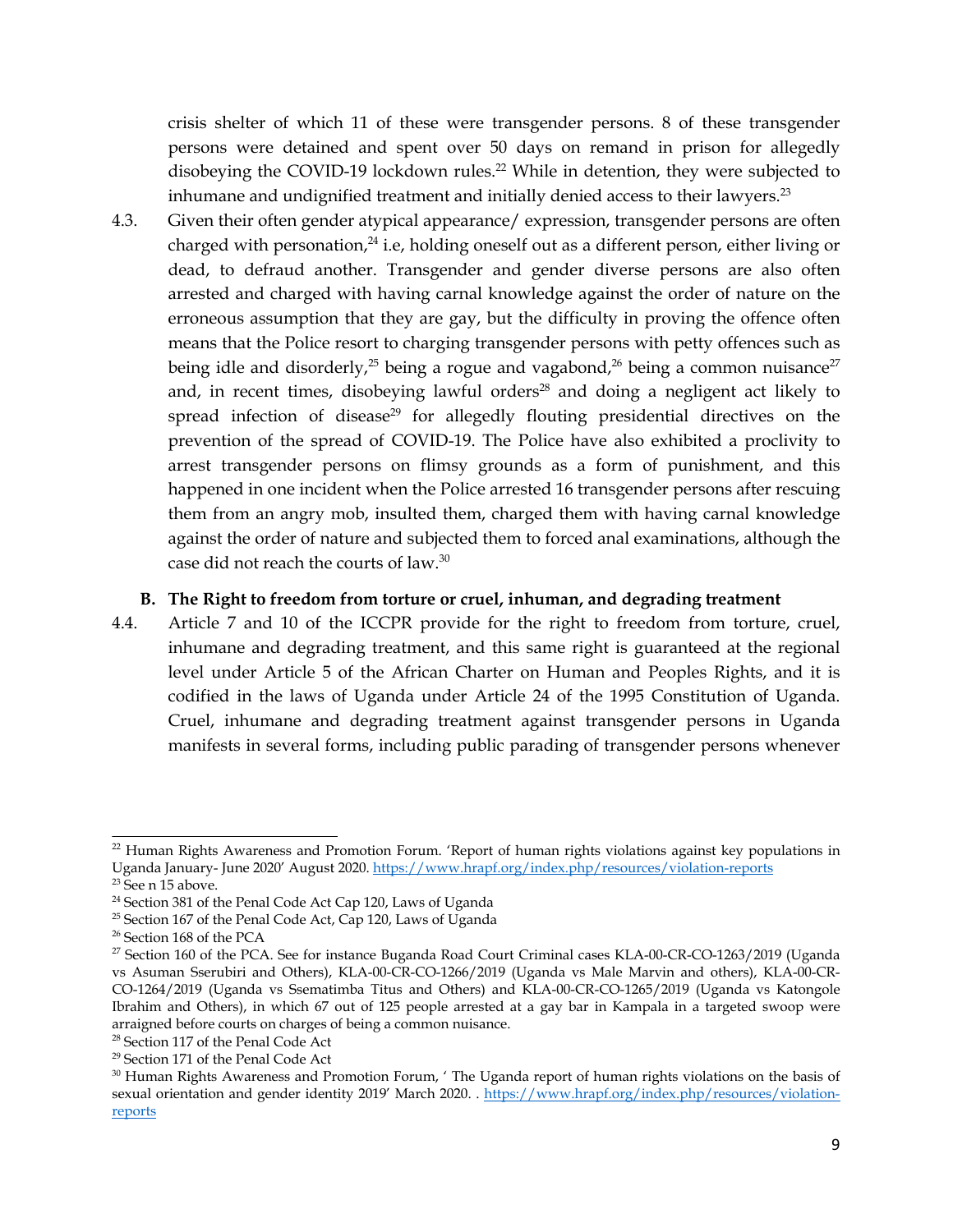they are arrested, endangering their lives, 31 non-consensual anal examinations to establish evidence of having had "carnal knowledge against the order of nature", or merely to humiliate the person, $^{32}$  rape or threats of rape of transgender persons, $^{33}$ physical violence against transgender persons by arresting and detaining officers in both police stations and prisons (in one extreme case, this violence culminated in <sup>a</sup> Deputy Officer in charge of <sup>a</sup> prison burning the anus and private parts of <sup>a</sup> transgender woman with a smouldering log to "teach her a lesson"). $^{34}$ 

- 4.5. Additionally, politicians in Uganda have used the threat of re-tabling the Anti-Homosexuality Act 2014 to keep LGBTI persons in perpetual fear in public discourse that often sparks violence against LGBTI persons. 35 This is cruel and degrading to transgender persons, who are forced to live in perpetual fear of such <sup>a</sup> threat being realised, <sup>a</sup> fear that has since increased after parliament enacting the Sexual Offences Bill, 2019.<sup>36</sup> The media in Uganda has also become an agent for the violation of the rights of transgender persons by publishing degrading and dehumanising articles and photographs of transgender persons arrested by the police.<sup>37</sup>
- 4.6. Forced anal examinations, conducted purportedly to find "evidence" of homosexual conduct, are usually done by the medical personnel forcibly inserting their fingers or other objects into the anus of the suspect. Victims have described the exams as painful and degrading, explaining that they are always conducted in the presence of <sup>a</sup> police officer, and the victims are often forced to endure prolonged visual examination by both health workers and police personnel;<sup>38</sup>. Some TGGD persons also experienced anal examinations as <sup>a</sup> form of sexual violence, while others have reported the use of violence by both health workers and police personnel to secure their cooperation in the exercise, all despite the fact that anal exams have no evidentiary value. 39 This makes the evidence thus acquired almost entirely useless in the context of criminal trials, but the exams are nevertheless conducted with gusto in Uganda, with <sup>a</sup> recent example of <sup>a</sup> group of 20 persons, charged with doing <sup>a</sup> negligent act likely to spread infection of disease,

<sup>&</sup>lt;sup>31</sup> See for instance 'Shock as Kayunga imam discovers his newlywed wife is a man' The Daily Monitor [https://www.monitor.co.ug/uganda/news/national/shock-as-kayunga-imam-discovers-his-newlywed-wife-is-a](https://www.monitor.co.ug/uganda/news/national/shock-as-kayunga-imam-discovers-his-newlywed-wife-is-a-man-1868920)[man-1868920](https://www.monitor.co.ug/uganda/news/national/shock-as-kayunga-imam-discovers-his-newlywed-wife-is-a-man-1868920) (accessed 29 April 2021); '<sup>44</sup> arrested for organizing, attending same sex wedding' The Nile Post <sup>1</sup> June

<sup>2021</sup> <https://nilepost.co.ug/2021/06/01/44-arrested-for-organizing-attending-same-sex-wedding/>

<sup>32</sup> See HRAPF (n 26 above) pg. <sup>21</sup>

<sup>&</sup>lt;sup>33</sup> See HRAPF (n 7 above)

<sup>34</sup> See HRAPF (n 26 above)

<sup>35</sup> 'Amid 'Kill the Gays' bill uproar, Ugandan LGBTQ activist is killed' NBC News 16 October 2019 <https://www.nbcnews.com/feature/nbc-out/amid-kill-gays-bill-uproar-ugandan-lgbtq-activist-killed-n1067336>. <sup>36</sup> See n 28 above

<sup>&</sup>lt;sup>37</sup>Open Democracy 'I've defended hundreds of LGBTI people arrested in Uganda. Our laws must change - but we need public acceptance too.' <sup>23</sup> January <sup>2020</sup>

[https://www.opendemocracy.net/en/5050/ive-defended-hundreds-of-lgbti-people-arrested-in-uganda-our-laws](https://www.opendemocracy.net/en/5050/ive-defended-hundreds-of-lgbti-people-arrested-in-uganda-our-laws-must-change-but-we-need-public-acceptance-too/)[must-change-but-we-need-public-acceptance-too/](https://www.opendemocracy.net/en/5050/ive-defended-hundreds-of-lgbti-people-arrested-in-uganda-our-laws-must-change-but-we-need-public-acceptance-too/)

 $^{38}$  Issues raised by LGBT persons at the consultative meeting for the central region held on 23 April 2021 at Nob View Hotel.

<sup>&</sup>lt;sup>39</sup> "Statement on Anal Examinations in Cases of Alleged Homosexuality," Independent Forensic Expert Group, January 2016, DOI: 10.7146/torture.v26i2.108205.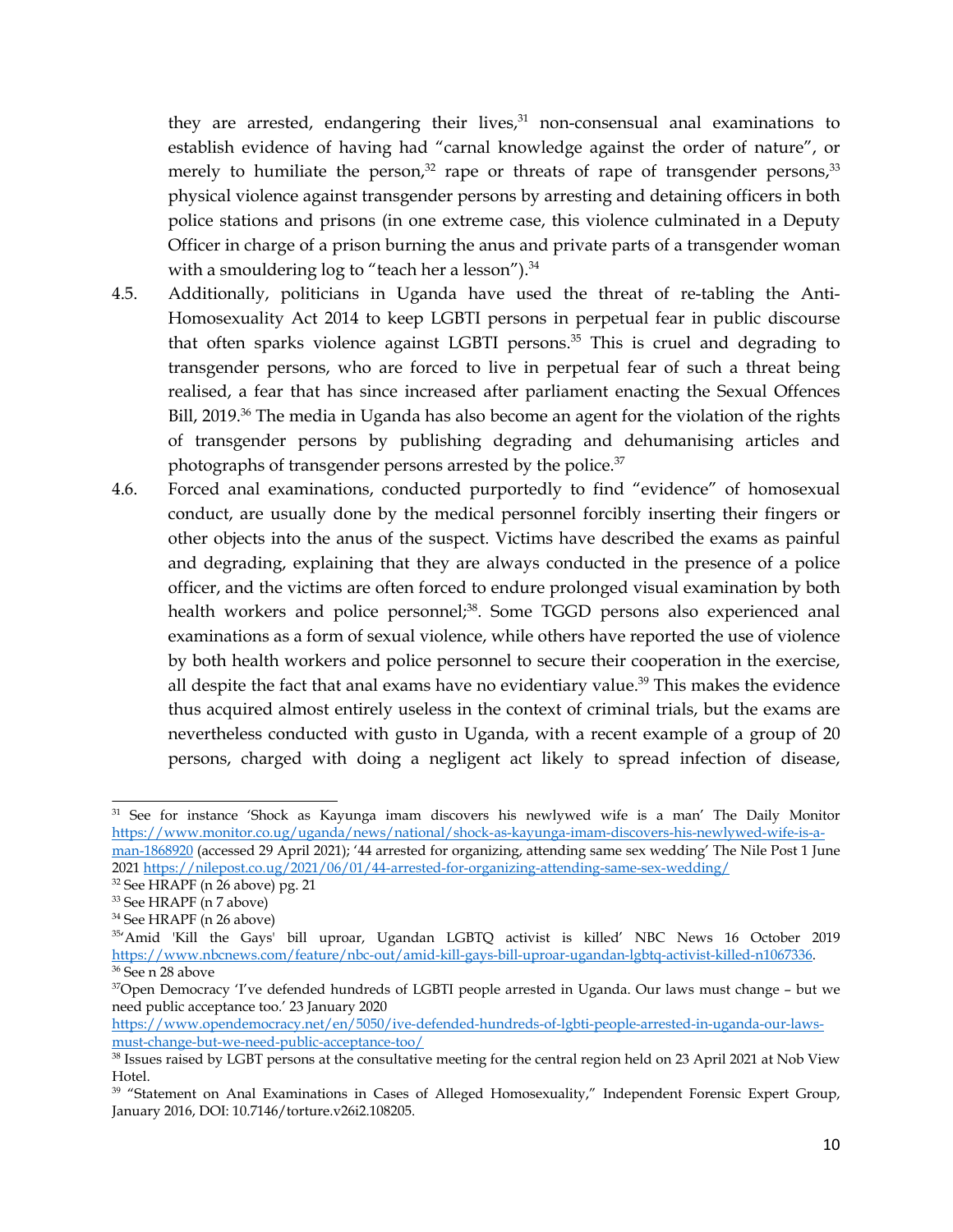reporting anal examinations on at least 8 transgender persons. 40

<span id="page-10-0"></span>4.7. Body autonomy is <sup>a</sup> right that transgender persons and gender diverse persons are often denied. The right to bodily autonomy is not expressly provided for under international and national law but is <sup>a</sup> summation of several other rights such as the right to life with dignity $^{41}$ , the right to privacy of the person $^{42}$  and the freedom from torture cruel and degrading treatment. Transgender persons and gender diverse persons are often denied the right to participate in and make decisions about their bodies, and this manifests in the undressing of transgender persons, allegations of personation, corrective rape, being placed in the wrong detention facilities upon arrest, limited and or no access to gender transformative surgery. The most pervasive manifestation of the denial of bodily integrity is the use of anal examinations to humiliate and or punish transgender persons upon arrest, in one extreme case <sup>a</sup> Deputy Officer in charge of prisons burnt the anus and private parts of <sup>a</sup> transgender woman with <sup>a</sup> smouldering log to "teach her <sup>a</sup> lesson"<sup>43</sup> . This is in complete dereliction of the state's obligation to protect and promote the rights of all persons $^{\rm 44}$ .

## **C. The right to life**

- 4.8. Article 6 of the ICCPR, Article 4 of the ACHPR and Article 22 of the 1995 Constitution of Uganda guarantee the right to life, which goes beyond the mere aspec<sup>t</sup> of living and breathing but concerns the entitlement of individuals to be free from acts and omissions that are intended or may be expected to cause their unnatural or premature death, as well as to enjoy <sup>a</sup> life with dignity. 45 Transgender and gender diverse persons are however often denied such dignity as they face the brunt of all negative media and public attention directed at LGBTI persons. The negative reporting and police brutality essentially prejudice the quality of the life of transgender persons.
- 4.9. The state is under <sup>a</sup> duty to protect the right to life of all persons including transgender persons. This duty extends to ensuring that transgender persons are not prematurely deprived of their life by both state and non-state actors. In 2019, <sup>a</sup> transgender woman was attacked by boda boda cyclists and killed, the Police failed to arrest the main suspec<sup>t</sup> despite overwhelming evidence pointing in the main suspect, and barely <sup>a</sup> month later, another transgender woman was attacked and beaten to death in her home, still with no visible efforts by the police authorities to apprehend the persons responsible. 46

<sup>40</sup> See HRAPF (n 26 above)

 $^{41}$  UN Human Rights Committee , 'General comment no. 36, Article 6 (Right to Life)', 3 September

<sup>2019,</sup> CCPR/C/GC/35, paragraph 9 available at: <https://www.refworld.org/docid/5e5e75e04.html>

<sup>&</sup>lt;sup>42</sup> The Constitution of Uganda, Article 27

<sup>&</sup>lt;sup>43</sup> See HRAPF (n 26 above)

<sup>&</sup>lt;sup>44</sup> The Constitution of Uganda 1995, Article 20(2)

<sup>45</sup> UN Human Rights Committee , 'General comment no. 36, Article <sup>6</sup> (Right to Life)', <sup>3</sup> September 2019, CCPR/C/GC/35, available at: <https://www.refworld.org/docid/5e5e75e04.html> (accessed 30 April 2021) 46 See HRAPF (n 35 above)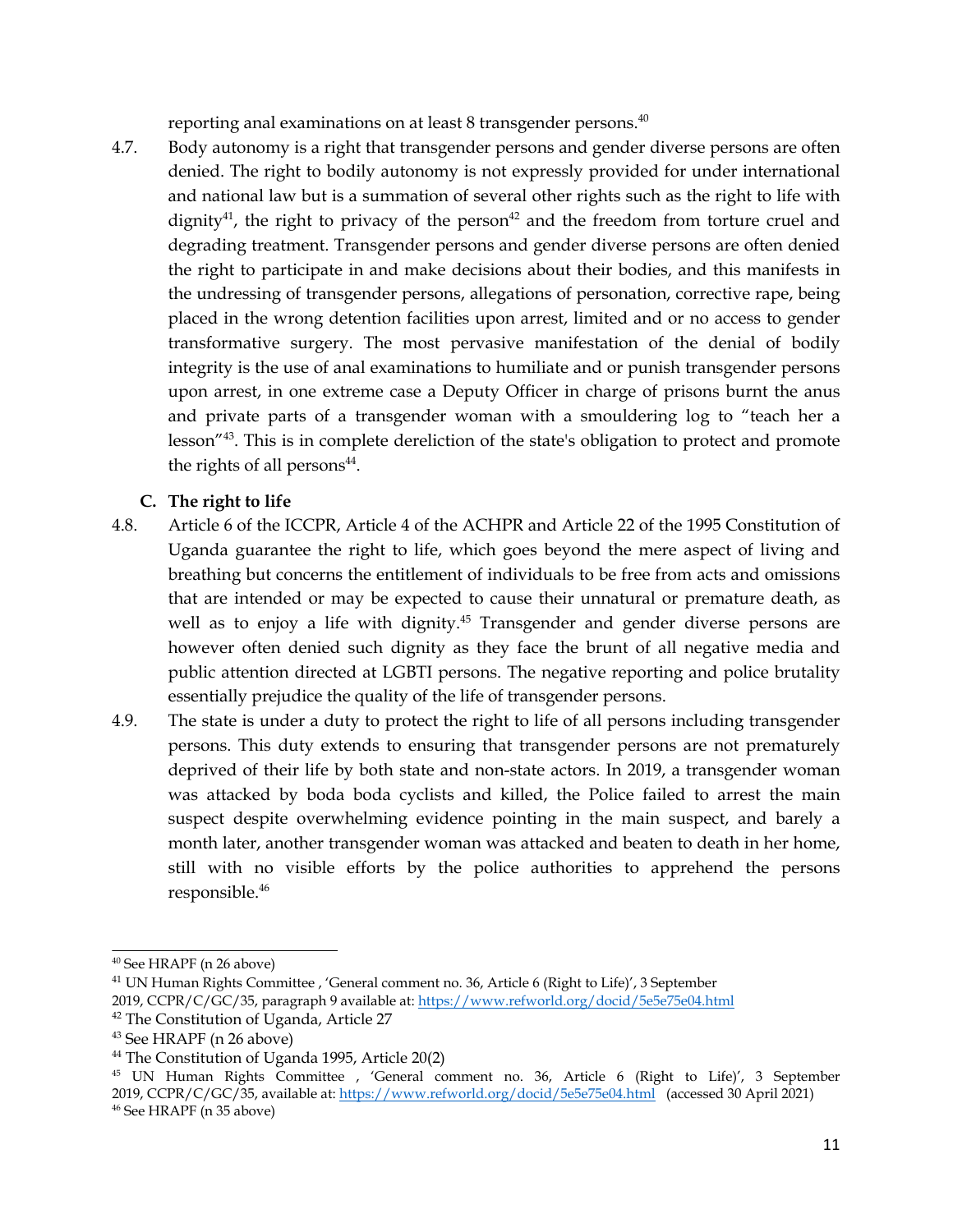### <span id="page-11-0"></span>**D. The right to health**

- 4.10. Article <sup>12</sup> of the ICESCR and Article 16 of the ACHPR provide for the right to health. The Constitution of Uganda does not explicitly provide for the right to health but recognises the right of every Uganda to access medical care without discrimination. 47 The right to health is an inclusive right extending not only to timely and appropriate health care but also to the underlying determinants of health such as availability, accessibility, acceptability and quality. <sup>48</sup> Unfortunately, the right to health for transgender persons is often denied due to the social and cultural misconceptions against transgender persons, and this is reflected in the budget allocations that do not include sexual reproductive health services for transgender persons. 49
- 4.11. Transgender persons encounter discrimination, stigmatisation and hostility in accessing the health care system in Uganda, and this discrimination is based on the criminalisation of same sex sexual conduct under the Penal Code Act. This also informs the negative attitudes of health workers to transgender persons, 50 despite the fact that they remain classified as key populations and as <sup>a</sup> group most at risk of acquiring HIV. 51
- 4.12. Additionally, there are no specialised healthcare services tailored towards the special needs of transgender persons. 52 Services unique to transgender persons are usually not readily available at healthcare facilities, 53 and there is documented evidence of healthcare service providers refusing to serve transgender persons based on their fear of supporting them in their "imported behaviours", whereas others claim not to have the requisite skills.<sup>54</sup> Furthermore, the type of data collected within the health care system does not provide an accurate data pool from which healthcare needs of transgender persons can be obtained and provided.
- 4.13. Non-Governmental Organisations such as the Most at Risk Populations Initiative and community drop-in-centres operated by LGBTI led organisations are the primary source of health care services for TGGD persons. 55 The SRHR needs of TGGD persons are generally not considered, and governmen<sup>t</sup> efforts to raise awareness on SRHR issues as

<sup>47</sup> Article 8A read together with Objective <sup>20</sup> of the National Objectives and Directive Principles of State Policy.

<sup>48</sup> Committee on ESCR 'General Comment 14: The right to the highest standard of physical and mental health'. HRI/GEN/1/Rev 9 (Vol1) (2000) para 11.

<sup>49</sup> Human Rights Awareness and Promotion Forum 'Trends Analysis of Programming and Budget Allocation to SRHR Commodities and Services For LGBT persons In Uganda Trends Analysis Of Programming And Budget Allocation To SRHR Commodities And Services For 2016/2017 - 2021/2021' (2020) <https://www.hrapf.org/index.php/resources/legal-policy-analyses>

 $50$  Information from all consultative meetings with LGBT persons in all four regions

<sup>&</sup>lt;sup>51</sup>HRAPF 'How laws that promote human rights impact on access to HIV and TB services for Key Populations in Uganda.' <sup>2020</sup> <https://www.hrapf.org/index.php/resources/>

<sup>&</sup>lt;sup>52</sup> Human Rights Awareness and Promotion Forum 'Sexual And Reproductive Health (SRH) Needs for LGBTI persons and Quality of available services to LGBTI persons 2021 persons and Quality of available services to LGBTI persons' <sup>2021</sup> <https://www.hrapf.org/index.php/resources/research-reports>

<sup>53</sup> As above

<sup>54</sup> Joseph. K. B.Matovu et al 'Health providers' experiences, perceptions and readiness to provide HIV services to men who have sex with men and female sex workers in Uganda – <sup>a</sup> qualitative study'. (2019) 19 *BMC [Infectious](https://bmcinfectdis.biomedcentral.com/) Diseases* , 214 <https://bmcinfectdis.biomedcentral.com/articles/10.1186/s12879-019-3713-0>

 $\rm ^{55}$  n 50 and 51 above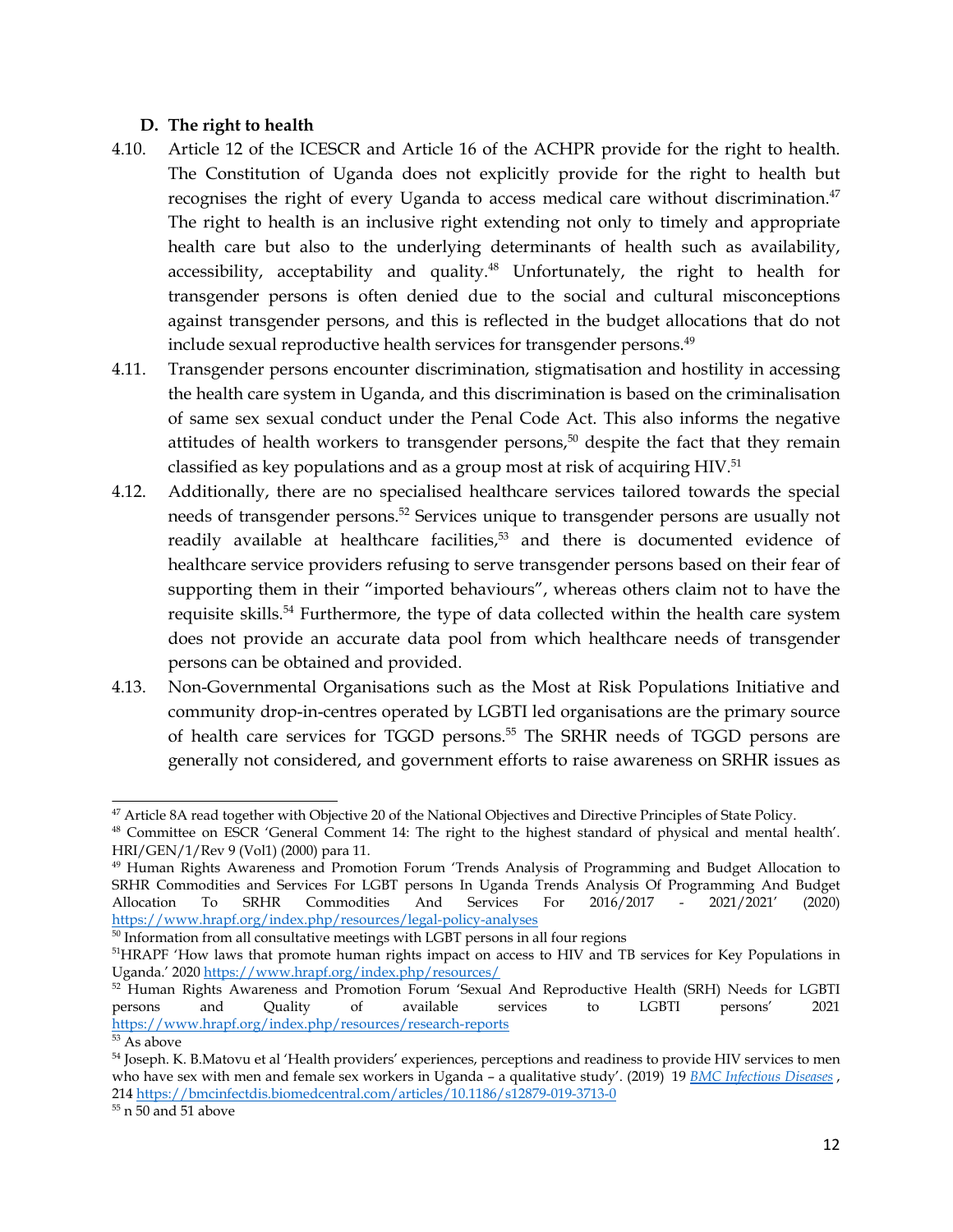<span id="page-12-0"></span>well as the minimum SRHR packages available are all tailored towards heterosexual persons, such as the Ministry of Health'<sup>s</sup> long-standing campaign on the use of contraception, which exclusively targets heterosexual couples.

4.14. The mental health of transgender persons and gender diverse persons is almost in its entirety ignored in the provision of health care services. Often being transgender is misdiagnosed as <sup>a</sup> mental disorder and transgender and gender diverse persons are treated as such, an act that violates their right to health<sup>56</sup>. The psychological stress that results from the discrimination and marginalisation of transgender persons and gender diverse persons is an aspec<sup>t</sup> of health that ought to be addressed by the Government of Uganda. 57

## **E. Freedom of expression, association and assembly**

4.15. Article 19 of the ICCPR and Article <sup>21</sup> of the Constitution of Uganda, 1995 guarantee the right of all persons to freedom of expression, conscience, religion, association and assembly, as well as the right to freedom of movement, which is fundamental to the creation of vibrant and effective civil society movements. However, CSOs that serve TGGD persons in Uganda face unjustified interference with this right by the state. One such incidence was the arrest of 33 members of <sup>a</sup> transgender-led organisation while at <sup>a</sup> training on Sustainable Development Goals and charging them with unlawful assembly. 58

## **5. Conclusion**

5.1. International human rights instruments and national law protect all persons equally without distinction as to race, social standing or sexual orientation and gender identity or expression, upholding the inherent and inalienable nature of human rights for all persons. However, TGGD persons are often denied their rights on flimsy transphobic grounds. The community of transgender and gender diverse persons, therefore, calls upon the Government of Uganda to respec<sup>t</sup> its obligations under international, regional and national human rights law to treat all persons equally regardless of sexual orientation and gender identity or expression.

## **6. Recommendations**

i. Enact regulations to govern the humane and dignified treatment of all suspects, particularly transgender persons, upon arrest and while in detention based on internationally acceptable standards of respec<sup>t</sup> for basic human rights.

<sup>&</sup>lt;sup>56</sup> Elvis Herbert Ayesiga, 'Invisible Scars: A focus on the Mental Health of Queer people in Uganda' 2019 [https://www.google.com/url=https/2Fvoice.global%2Fassets%2F2019%InvisibleScars.pdf](https://www.google.com/url=https/2Fvoice.global%2Fassets%2F2019%25InvisibleScars.pdf). see also '**"**I also need to be happy": Anna Morena'<sup>s</sup> story' UNAIDS 25 June 2020.

[https://www.unaids.org/en/resources/presscentre/featurestories/2020/june/20200625\\_anna-uganda](https://www.unaids.org/en/resources/presscentre/featurestories/2020/june/20200625_anna-uganda) <sup>57</sup> As above

<sup>&</sup>lt;sup>58</sup> See HRAPF (n 35 above).